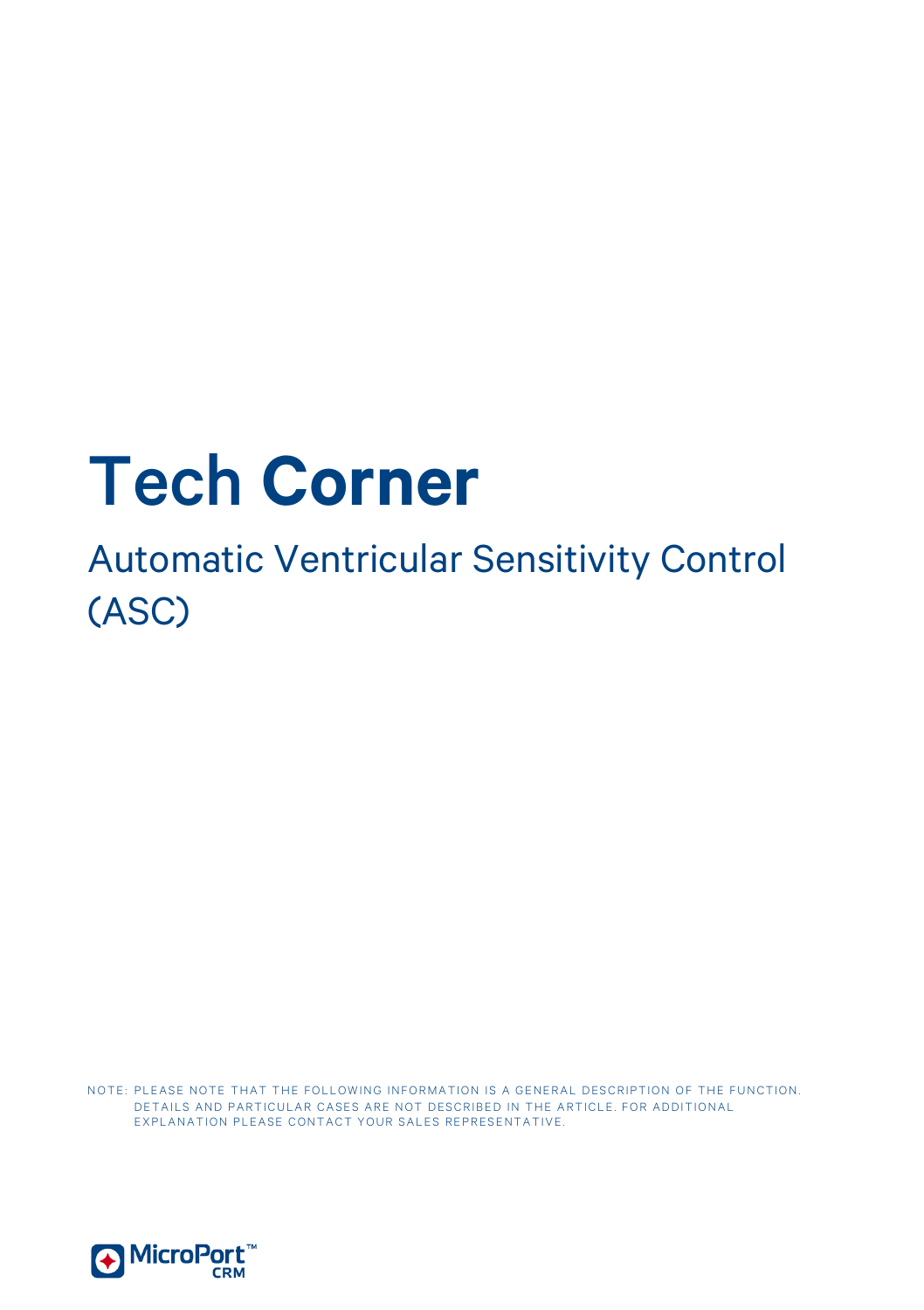# **Table of Contents**

| Automatic ventricular sensitivity control during the        |  |
|-------------------------------------------------------------|--|
| Automatic ventricular sensitivity control: Post-V sensing 4 |  |
|                                                             |  |
|                                                             |  |
|                                                             |  |
| Automatic ventricular sensitivity control: Post-V pacing10  |  |
|                                                             |  |
|                                                             |  |
|                                                             |  |

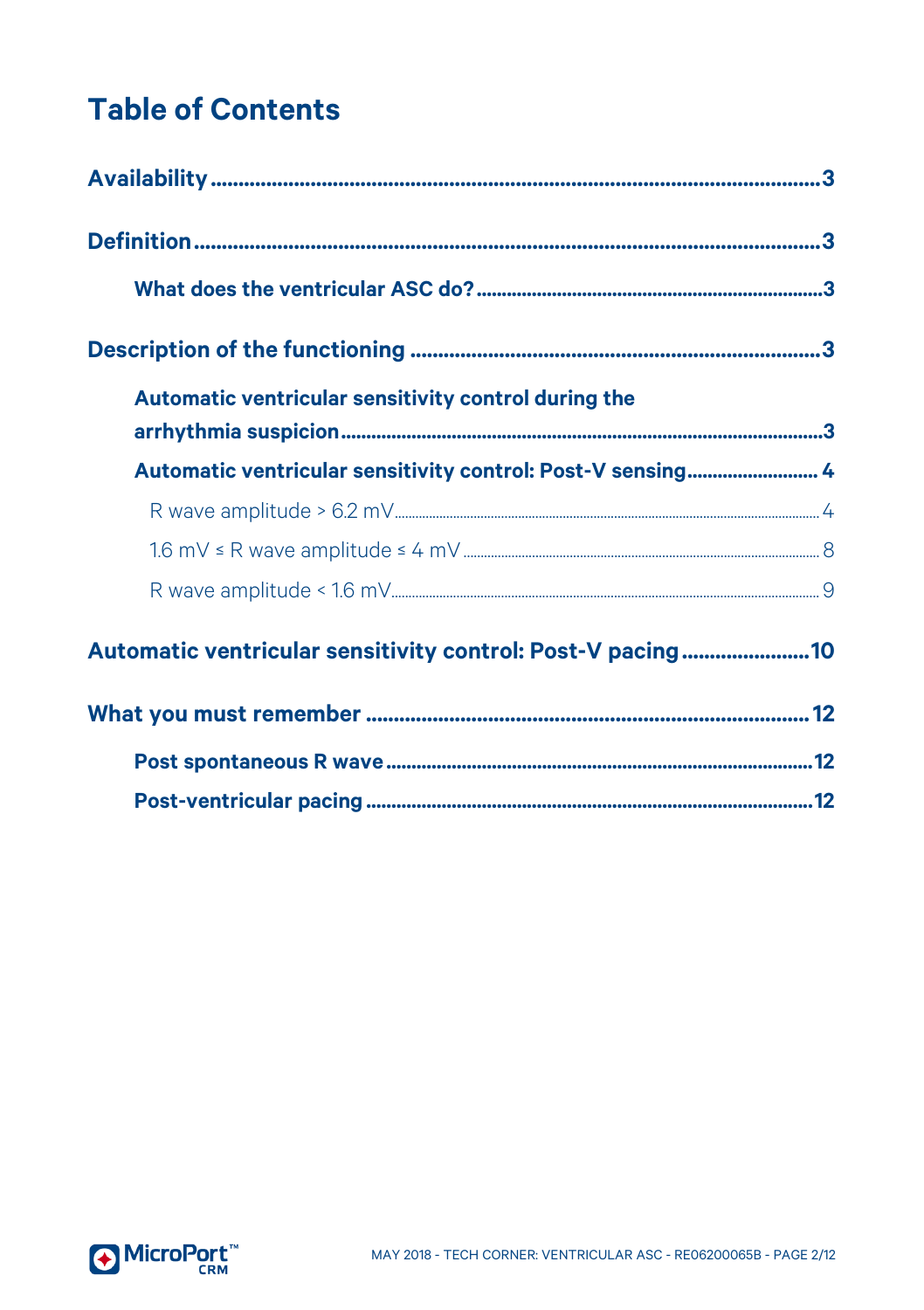#### <span id="page-2-0"></span>**AVAILABILITY**

<span id="page-2-1"></span>This function is available on all MicroPort ICDs.

#### **DEFINITION**

The ASC is an essential of sensing used in MicroPort Implantable Cardiac Defibrillators to ensure appropriate sensing for all ventricular rhythms at all rates. It dynamically adapts the sensitivity to the changing endocardial signal in an attempt to detect each and every R wave.

#### <span id="page-2-2"></span>**What does the ventricular ASC do?**

The automatic sensitivity control optimizes arrhythmia detection and avoids late detection of Twaves and over-detection of wide QRS waves. The device automatically adjusts the sensitivities based on the initial ventricular endocardial sensed amplitude, except in the event of arrhythmia suspicion and paced rhythms where pre-defined sensitivities are used. Basically the ASC applies a lower sensitivity when T wave is likely to occur and a higher sensitivity afterwards.

#### <span id="page-2-3"></span>**DESCRIPTION OF THE FUNCTIONING**

The programmable ventricular sensitivity setting determines the minimum signal sensing threshold to trigger a ventricular detection. To accommodate larger signals, the ICD uses an automatic ventricular sensitivity control as described below. The minimum value allowed is 0.4 mV, but ranges up to 4.0 mV in 0.2 mV increments. The as-shipped value is 0.4 mV. Proper sensing of arrhythmia detection can be assessed through induction of tachycardia or fibrillation in the hospital setting.

### <span id="page-2-4"></span>**Automatic ventricular sensitivity control during the arrhythmia suspicion**

A phase of fast arrhythmia suspicion starts as soon as one RR interval is detected above the Fast VT/VF rate. The sensitivity applied after the 500 ms period is then the programmed sensitivity for all subsequent cycles, as long as the arrhythmia suspicion phase has not ended.

The arrhythmia suspicion phase ends when a slow rhythm majority is found (6 RR intervals below the Slow VT rate out of 8).

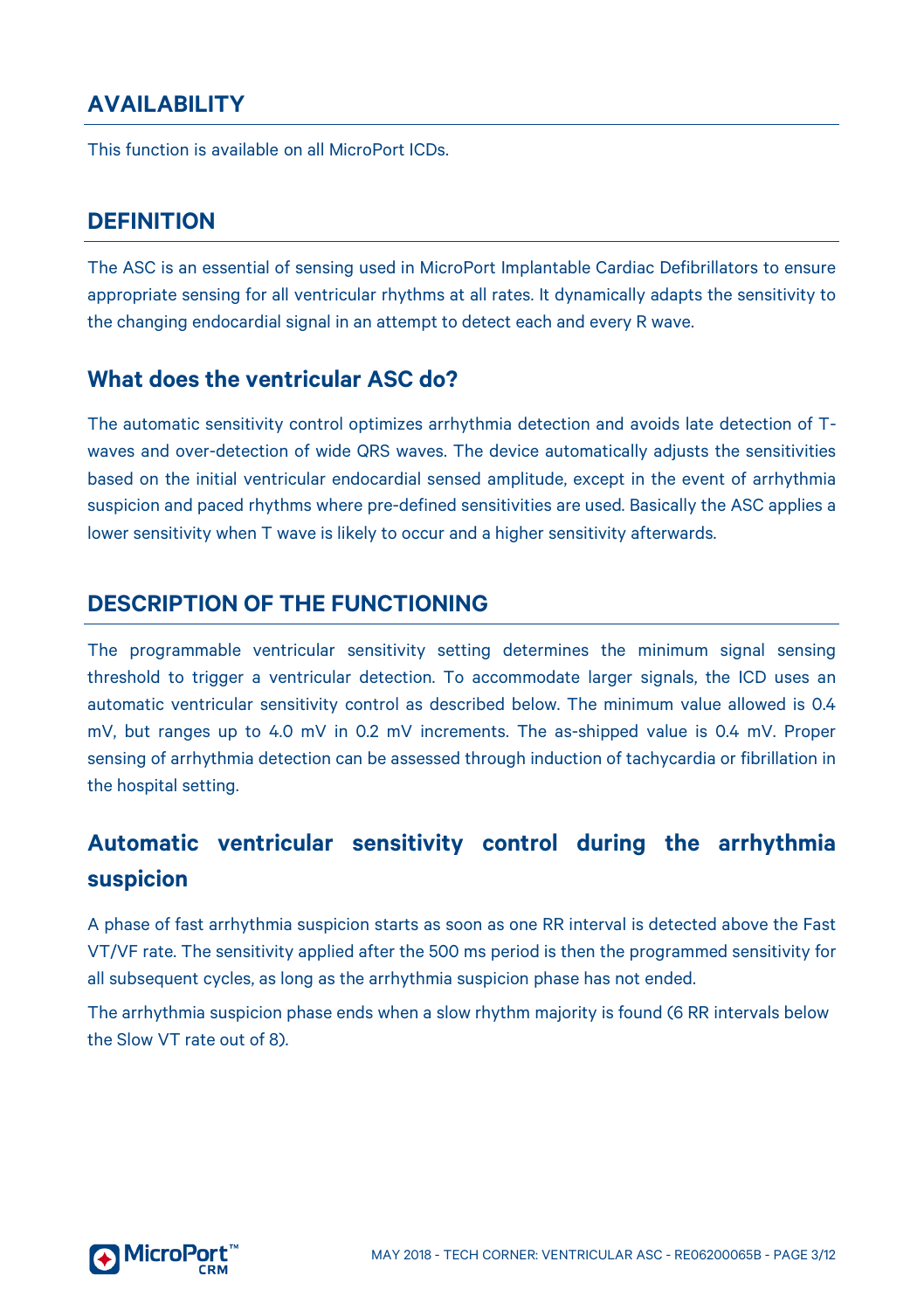#### <span id="page-3-0"></span>**Automatic ventricular sensitivity control: Post-V sensing**

When sensing a spontaneous ventricular event, the leading edge endocardial amplitude is measured during 64 ms and the ventricular sensitivity is automatically set according to this measurement until the next ventricular event. Thus the ventricular sensing threshold depends on the sensed R wave amplitude:

#### <span id="page-3-1"></span>**R wave amplitude > 6.2 mV**

In this case, the ventricular sensing threshold is set as follow:



|             | The sensitivity is set:                                                                                                                                                                                                                                                                                                                      |
|-------------|----------------------------------------------------------------------------------------------------------------------------------------------------------------------------------------------------------------------------------------------------------------------------------------------------------------------------------------------|
|             | At 3.1 mV (= $\frac{1}{2}$ of 6.2 mV) for the first 156 ms following the start of the amplitude<br>measurement                                                                                                                                                                                                                               |
| 2.          | Then decreases to 1.5 mV (= $\%$ of 6.2 mV) between 156 and 500 ms following the start of<br>the amplitude measurement                                                                                                                                                                                                                       |
| 3.          | At 1.0 mV (or the programmed sensitivity if the value is higher) from 500 ms following<br>the start of the amplitude measurement until the next cardiac cycle. If one RR interval<br>is sensed in the Fast VT/VF zone, the ventricular sensitivity is set to the programmed<br>sensitivity, not 1.0 mV (unless this is the programmed value) |
| <b>VARP</b> | Ventricular Absolute Refractory Period of 125 ms (fixed period of 95 ms + 30 ms that<br>can be retriggered in the event of detection within this 30 ms period)                                                                                                                                                                               |

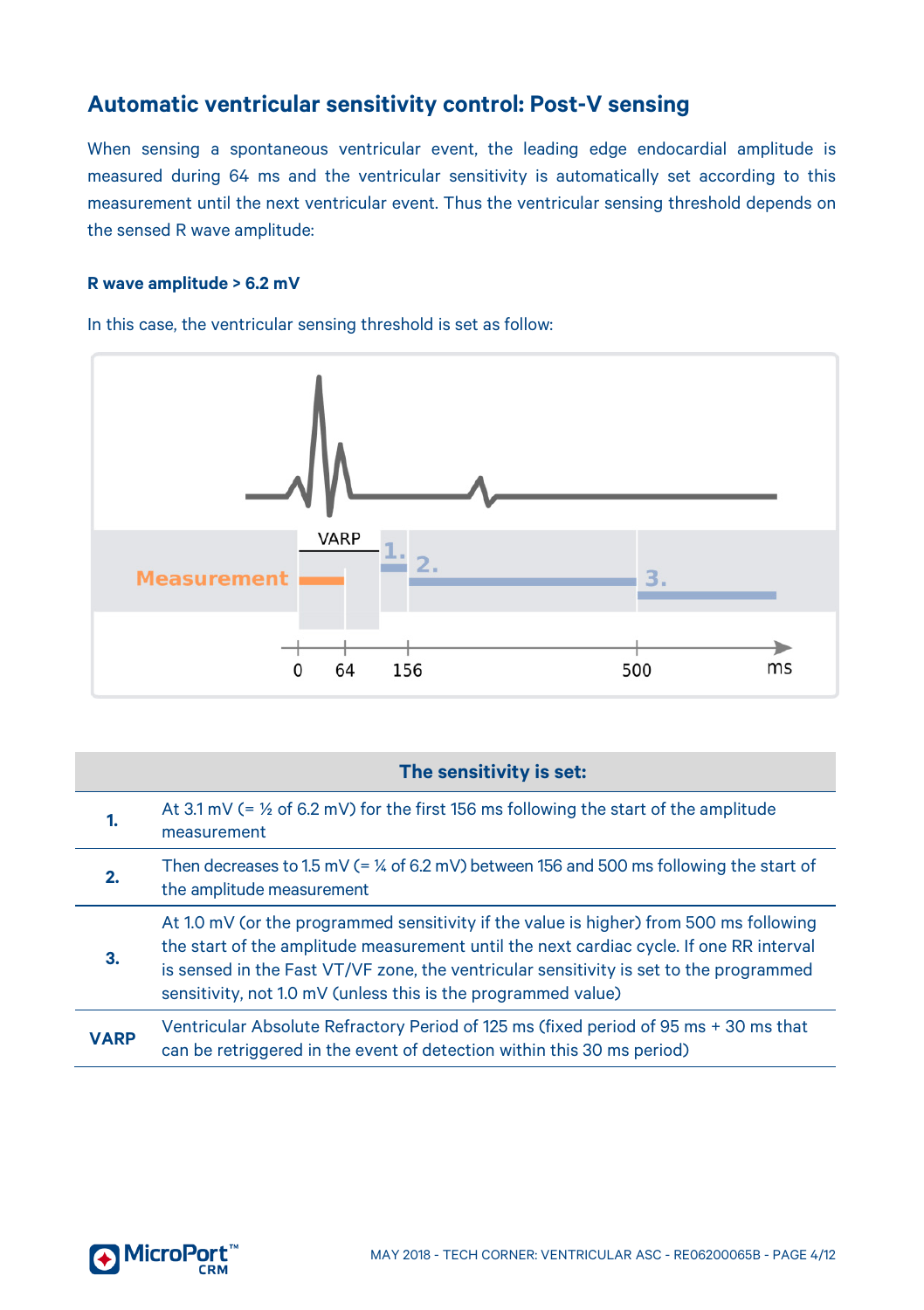Example 1: Automatic Ventricular Sensitivity Control when the R wave amplitude is measured at a value = 10 mV



*Figure 3: R wave amplitude > 6.2 mV*

| <b>Description</b> |                                                                                                                                                                                                                                                                                                                                                                                |
|--------------------|--------------------------------------------------------------------------------------------------------------------------------------------------------------------------------------------------------------------------------------------------------------------------------------------------------------------------------------------------------------------------------|
| 1.                 | When the R wave amplitude is measured $\geq 6.2$ mV, the sensitivity is set at 3.1 mV for<br>156 ms following the start of the amplitude measurement                                                                                                                                                                                                                           |
| 2.                 | The sensitivity is set at <b>1.5 mV</b> between 156 and 500 ms following the start of the<br>amplitude measurement                                                                                                                                                                                                                                                             |
| 3.                 | The sensitivity is set at <b>1.0 mV</b> (or the programmed sensitivity if the value is higher)<br>from 500 ms following the start of the amplitude measurement until the next cardiac<br>event. If one RR interval is sensed in the Fast VT/VF zone, the ventricular sensitivity<br>is set at the programmed sensitivity, not 1.0 mV (unless this is the programmed<br>value). |

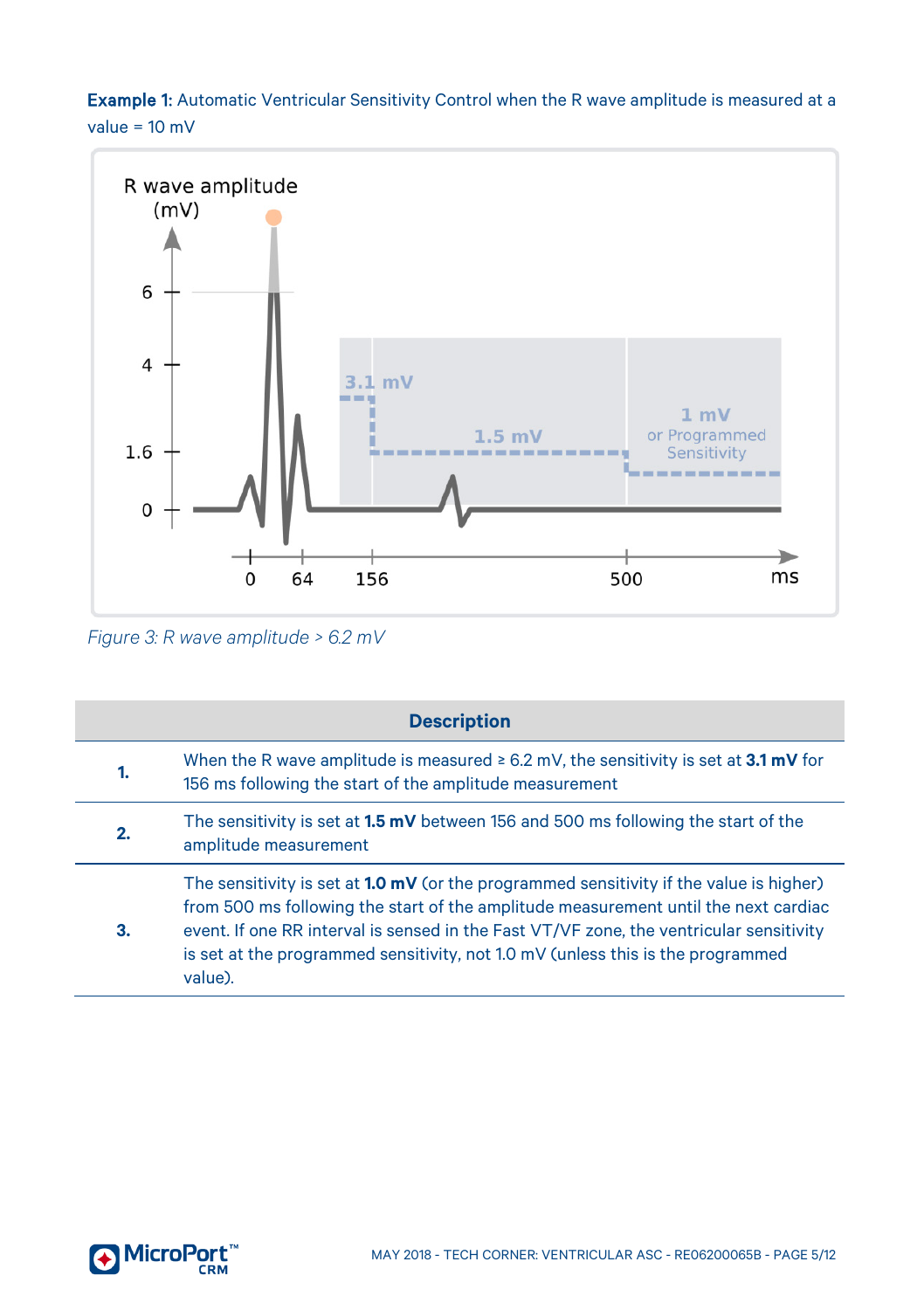#### **4 mV ≤ R wave amplitude ≤ 6.2 mV**



In this case, the ventricular sensing threshold is set as follow:

| The sensitivity is set: |                                                                                                                                                                                                                                                                                                                                              |
|-------------------------|----------------------------------------------------------------------------------------------------------------------------------------------------------------------------------------------------------------------------------------------------------------------------------------------------------------------------------------------|
| 1.                      | Between 1/4 and 1/2 (coefficient varies linearly from 1.6 to 6.2 mV) of the measured<br>amplitude for 156 ms following the start of the amplitude measurement                                                                                                                                                                                |
| 2.                      | At 1/4 of the measured amplitude between 156 and 500 ms following the start of the<br>amplitude measurement                                                                                                                                                                                                                                  |
| з.                      | At 1.0 mV (or the programmed sensitivity if the value is higher) from 500 ms following<br>the start of the amplitude measurement until the next cardiac event. If one RR<br>interval is sensed in the Fast VT/VF zone, the ventricular sensitivity is set at the<br>programmed sensitivity, not 1.0 mV (unless this is the programmed value) |
| <b>VARP</b>             | Ventricular Absolute Refractory Period of 125 ms (fixed period of 95 ms + 30 ms that<br>can be retriggered in the event of detection within this 30 ms period)                                                                                                                                                                               |

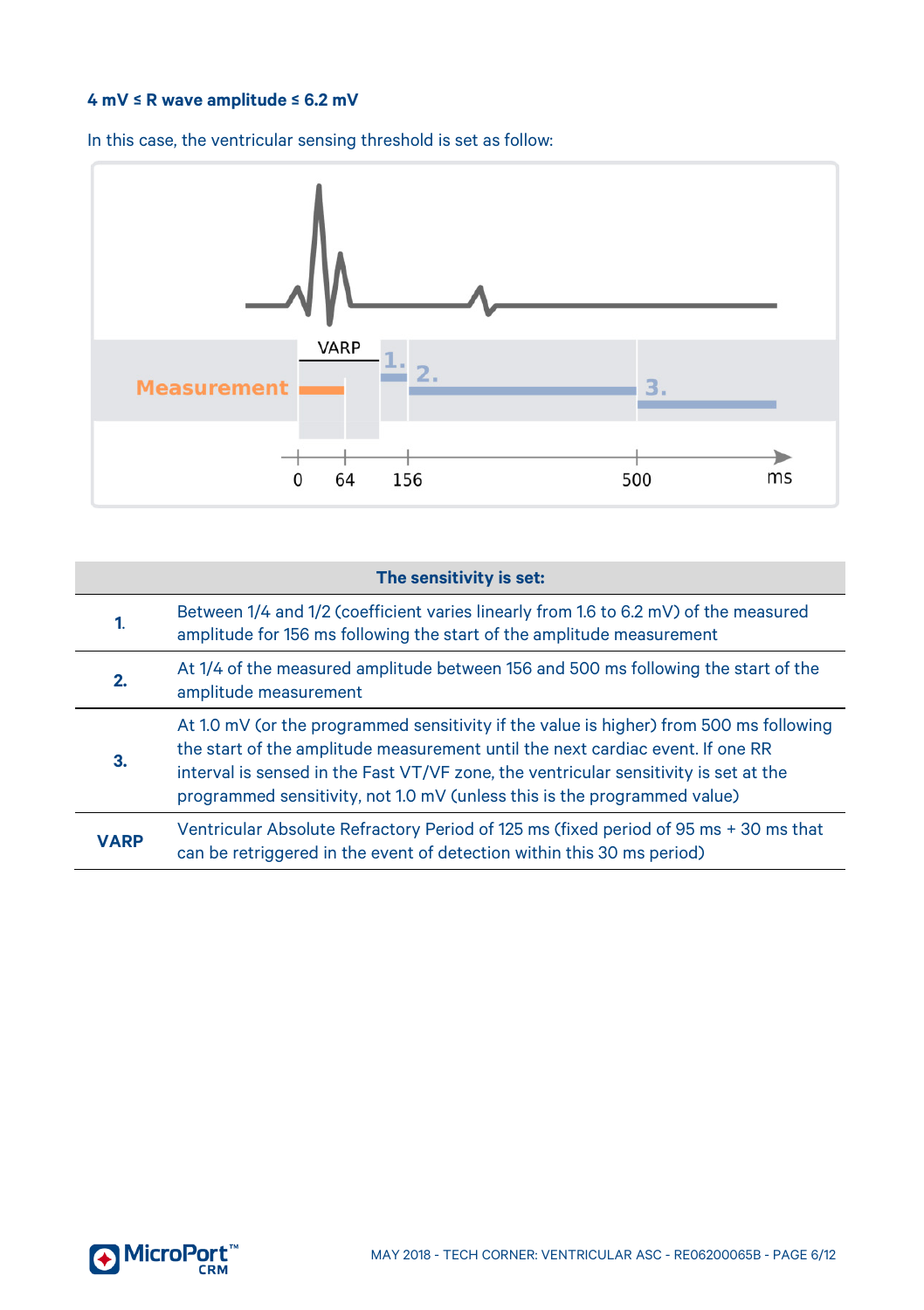**Example 2**: Automatic Ventricular Sensitivity Control when the R wave amplitude is measured at 5 mV



*Figure 2: R wave amplitude = 5 mV*

| <b>Description</b> |                                                                                                                                                                                                                                                                                                                                                                                     |
|--------------------|-------------------------------------------------------------------------------------------------------------------------------------------------------------------------------------------------------------------------------------------------------------------------------------------------------------------------------------------------------------------------------------|
|                    | When the R wave amplitude is measured at 5 mV, the sensitivity is set at 2.2 mV<br>(since the coefficient varies linearly from 1.6 to 6.2 mV) of the measured amplitude,<br>for 156 ms following the start of the amplitude measurement                                                                                                                                             |
|                    | The sensitivity is then set at <b>1.25 mV</b> ( $=$ 1/4 of the measured amplitude) between<br>156 and 500 ms following the start of the amplitude measurement                                                                                                                                                                                                                       |
|                    | The sensitivity is set at <b>1.0 mV</b> (or the programmed sensitivity if the value is higher)<br>from 500 ms following the start of the amplitude measurement until the next cardiac<br>event. If one RR interval is sensed in the Fast VT/VF zone, the ventricular sensitivity<br>will be set at the programmed sensitivity, not 1.0 mV (unless this is the programmed<br>value). |

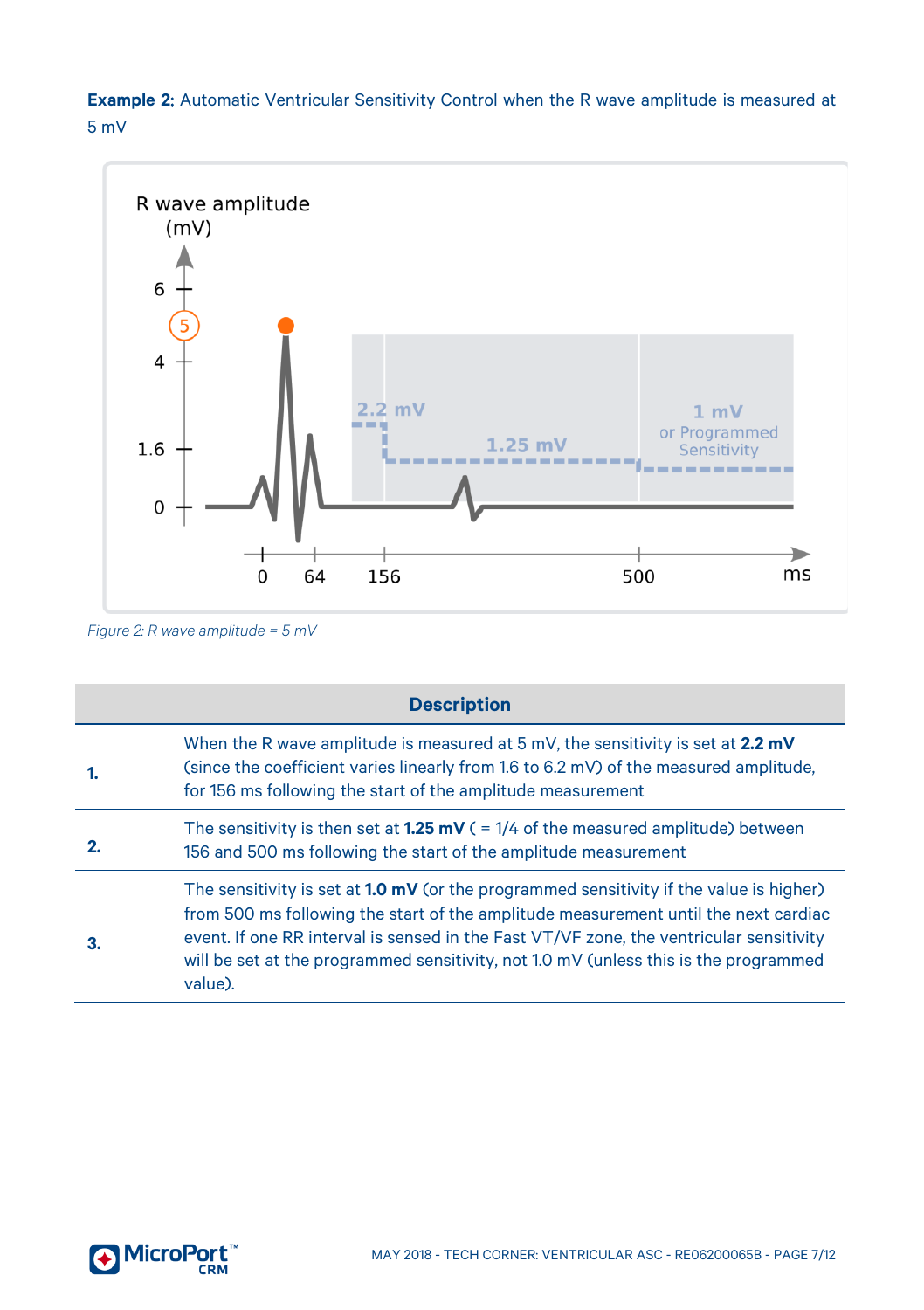#### <span id="page-7-0"></span>**1.6 mV ≤ R wave amplitude ≤ 4 mV**



In this case, the ventricular sensing threshold is set as follow:

| The sensitivity is set: |                                                                                                                                                                  |
|-------------------------|------------------------------------------------------------------------------------------------------------------------------------------------------------------|
|                         | Between 1/4 and 1/2 (coefficient varies linearly from 1.6 to 6.2 mV) of the<br>measured amplitude for 156 ms following the start of the amplitude<br>measurement |
| 2.                      | At 1/4 of the measured amplitude between 156 and 500 ms following the start<br>of the amplitude measurement                                                      |
| З.                      | At the programmed ventricular sensitivity from 500 ms following the start of<br>the amplitude measurement until the next cardiac event                           |
| <b>VARP</b>             | Ventricular Absolute Refractory Period of 125 ms (fixed period of 95 ms + 30<br>ms that can be retriggered in the event of detection within this 30 ms period)   |

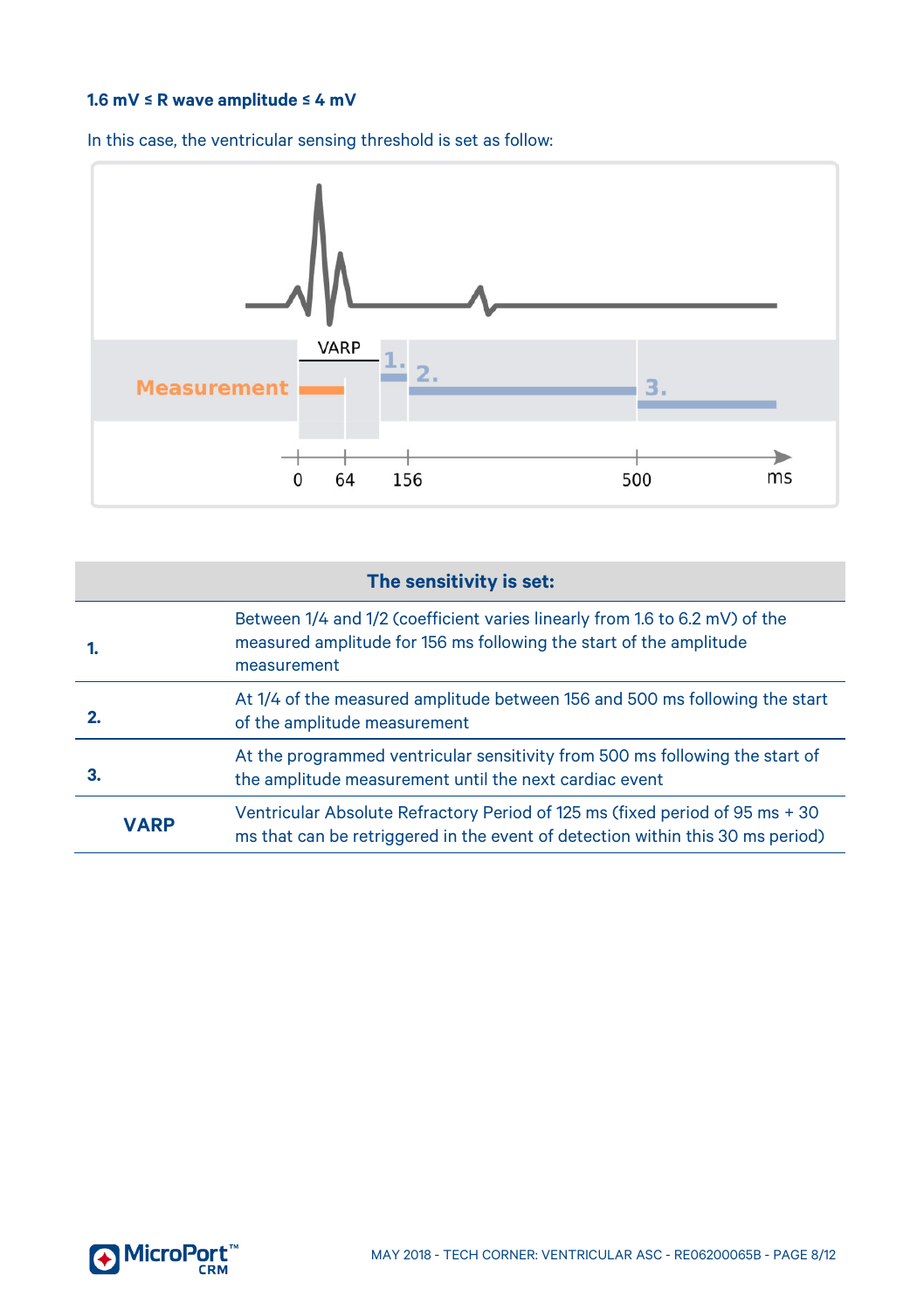**Example 3:** Automatic Ventricular Sensitivity Control when the R wave amplitude is measured at 3 mV:



*Figure 1: R wave amplitude = 3 mV*

|     | <b>Description</b>                                                                                                                                                                                                                              |
|-----|-------------------------------------------------------------------------------------------------------------------------------------------------------------------------------------------------------------------------------------------------|
| -1. | When the R wave amplitude is measured at 3 mV, the sensitivity is set at $1 \text{ mV}$ (since<br>the coefficient varies linearly from 1.6 to 6.2 mV) of the measured amplitude, for 156<br>ms following the start of the amplitude measurement |
|     | The sensitivity is then set at $0.75$ mV ( = 1/4 of the measured amplitude) between<br>156 and 500 ms following the start of the amplitude measurement                                                                                          |
| 3.  | At the programmed ventricular sensitivity from 500 ms following the start of the<br>amplitude measurement until the next cardiac event                                                                                                          |

#### <span id="page-8-0"></span>**R wave amplitude < 1.6 mV**

In this case, the ventricular sensing threshold is set at the programmed ventricular sensitivity until the next R sensed event. There is no dynamic adjustment of the sensitivity setting following an intrinsic event of such low amplitude.

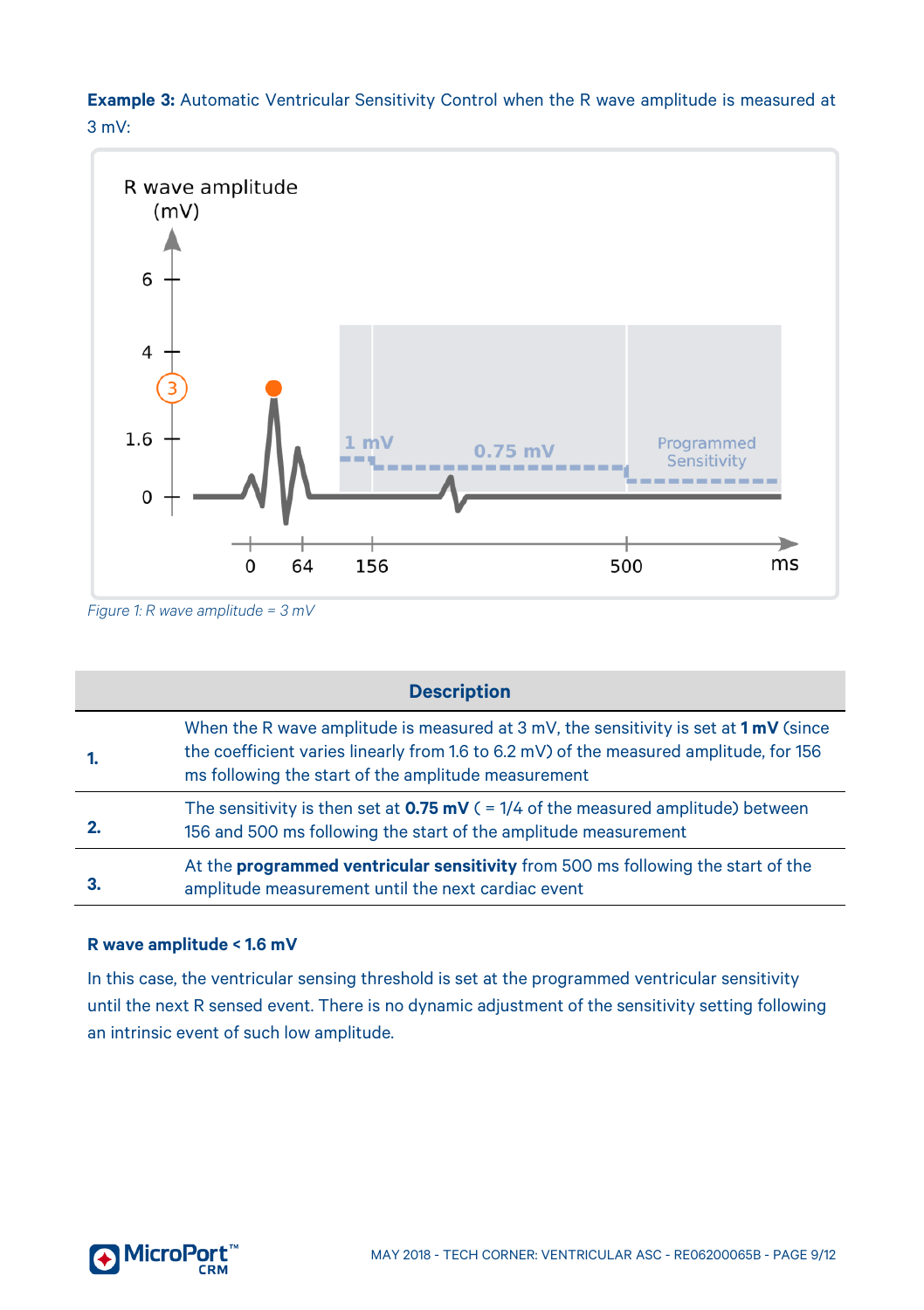## <span id="page-9-0"></span>**AUTOMATIC VENTRICULAR SENSITIVITY CONTROL: POST-V PACING**

When pacing, there is no initial endocardial signal to measure. Therefore a programmed value is arbitrarily selected. To reduce the likelihood of T-wave oversensing or potential double-counting due to long conduction issues, the automatic ventricular sensitivity functions as follows:

- For the first 500 ms following the paced event, the ventricular sensing threshold is set at the programmed ventricular sensitivity increased by the "V margin post-V pacing" parameter. This parameter is a value, in mV, which is the augmentation of the minimum sensitivity setting. This value is programmable from 0.0 to 2.0 mV in 0.2 mV increments.
- After 500 ms, the ventricular sensing threshold is set to 1 mV (or the programmed ventricular sensitivity value if higher). If one RR interval is sensed in the Fast VT/VF zone, the ventricular sensitivity will be set at the programmed sensitivity, not 1.0 mV (unless this is the programmed value).

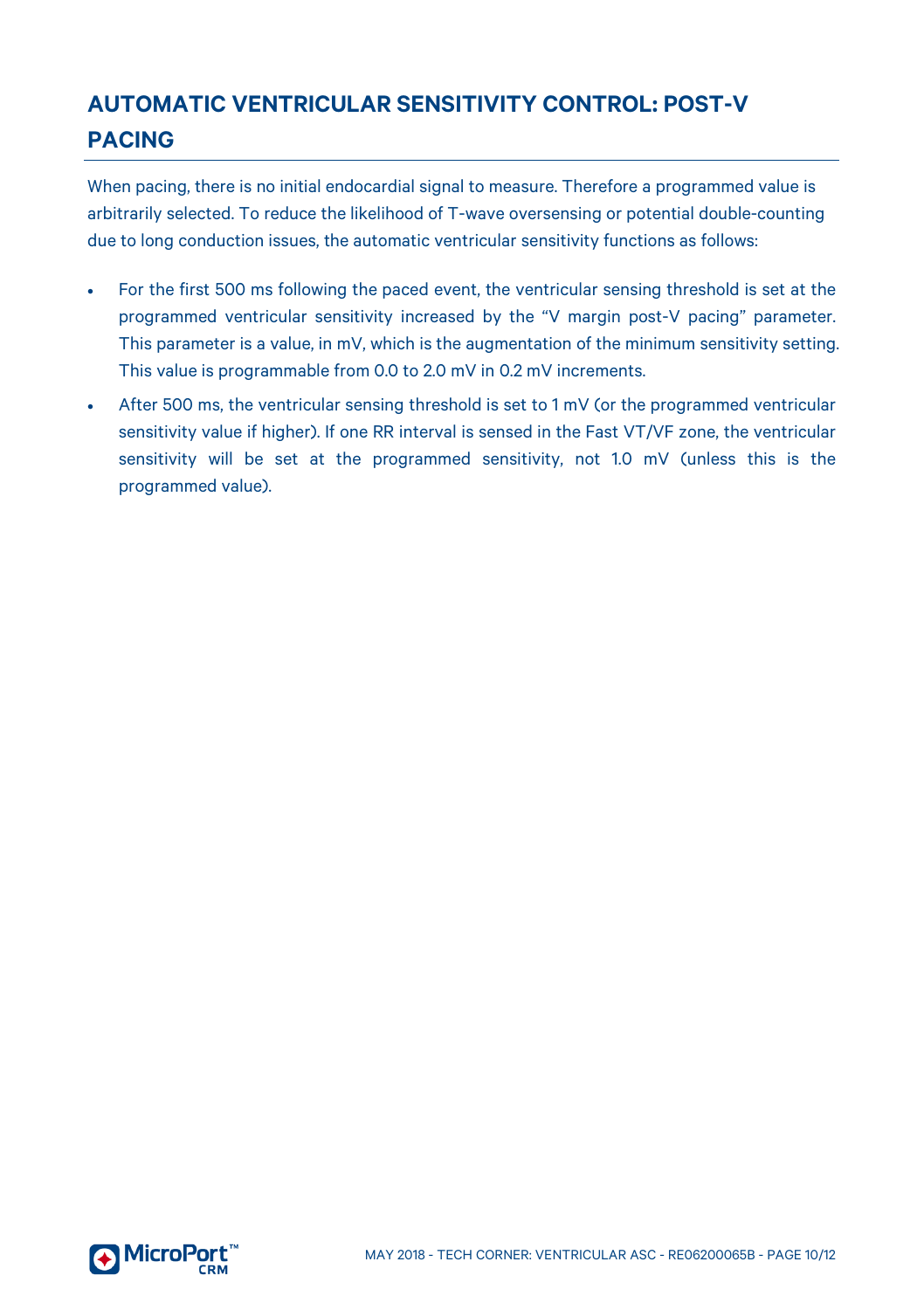#### **Example:** Automatic Ventricular Sensitivity Control after ventricular pacing



*Automatic Sensitivity Control post-ventricular pacing*

| <b>Description</b>             |                                                                                                                                                                                                                                           |  |
|--------------------------------|-------------------------------------------------------------------------------------------------------------------------------------------------------------------------------------------------------------------------------------------|--|
| $1.2 \text{ mV}^1$             | Here the programmed ventricular sensitivity = $0.4$ mV and the V<br>margin post-V pacing parameter = $0.8 \text{ mV}^1$ : therefore the sensitivity is<br>set at $[0.4 + 0.8] = 1.2$ mV for the first 500 ms following the paced<br>event |  |
| 1 mV (or prog.<br>sensitivity) | After 500 ms, the ventricular sensing threshold is set to <b>1.0 mV</b> (or<br>the programmed sensitivity if the value is higher).                                                                                                        |  |

<span id="page-10-0"></span>*<sup>1</sup> as-shipped value*